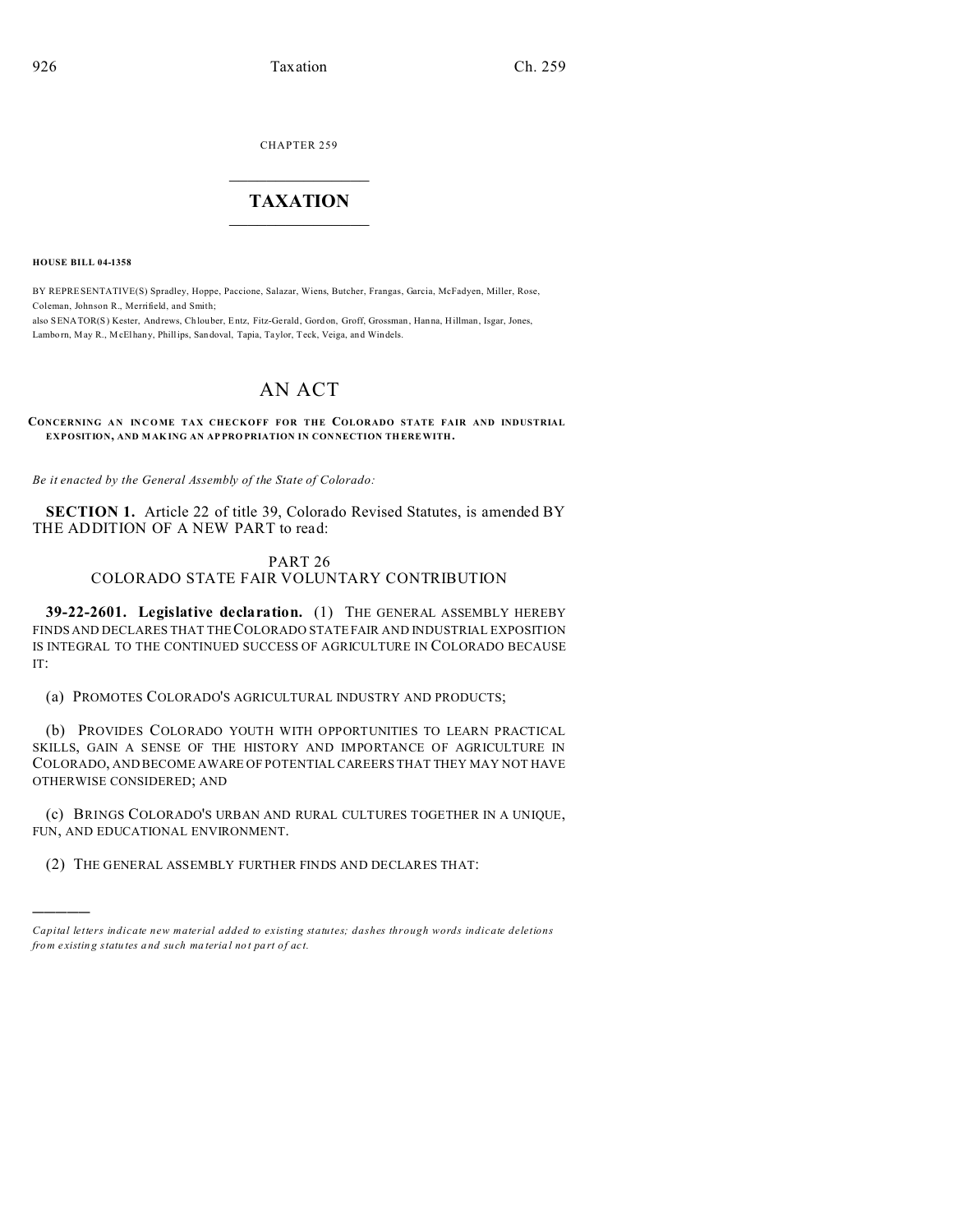(a) A VOLUNTARY CONTRIBUTION DESIGNATED PURSUANT TO SECTION 39-22-2602 IS A GIFT, AS DEFINED IN SECTION 24-77-102 (6), C.R.S., FROM AN INDIVIDUAL TAXPAYER.

(b) THE TRANSFER OF VOLUNTARY CONTRIBUTIONS TO THE COLORADO STATE FAIR AUTHORITY CASH FUND PURSUANT TO SECTION 39-22-2603 DOES NOT CONSTITUTE A GRANT, AS DEFINED IN SECTION24-77-102 (7),C.R.S., TO THE COLORADO STATE FAIR AUTHORITY FOR PURPOSES OF DETERMINING WHETHER THE AUTHORITY QUALIFIES AS AN ENTERPRISE, AS DEFINED IN SECTION 24-77-102 (3), C.R.S., FOR PURPOSES OF SECTION 20 OF ARTICLE X OF THE STATE CONSTITUTION FOR ANY FISCAL YEAR.

**39-22-2602. Voluntary contribution designation - procedure.** FOR INCOME TAX YEARS THAT COMMENCE ON OR AFTER JANUARY 1, 2004, BUT BEFORE JANUARY 1, 2007, THE COLORADO STATE INDIVIDUAL INCOME TAX RETURN FORM SHALL CONTAIN A LINE WHEREBY EACH INDIVIDUAL TAXPAYER MAY DESIGNATE THE AMOUNT OF THE CONTRIBUTION, IF ANY, THE INDIVIDUAL WISHES TO MAKE TO THE COLORADO STATE FAIR AUTHORITY CASH FUND CREATED IN SECTION 35-65-107 (1), C.R.S.

**39-22-2603. Contributions credited to the Colorado state fair authority cash fund.** (1) THE DEPARTMENT OF REVENUE SHALL DETERMINE ANNUALLY THE TOTAL AMOUNT DESIGNATED PURSUANT TO SECTION 39-22-2602 AND SHALL REPORT THAT AMOUNT TO THE STATE TREASURER AND TO THE GENERAL ASSEMBLY. THE STATE TREASURER SHALL CREDIT THAT AMOUNT TO THE COLORADO STATE FAIR AUTHORITY CASH FUND CREATED IN SECTION 35-65-107 (1), C.R.S. EXCEPT AS OTHERWISE PROVIDED IN SUBSECTION (2) OF THIS SECTION, ALL MONEYS CREDITED TO THE FUND SHALL BE FOR THE USE, OPERATION, MAINTENANCE, AND SUPPORT OF THE COLORADO STATE FAIR AND INDUSTRIAL EXPOSITION AS SPECIFIED IN SECTION 35-65-107 (1), C.R.S.

(2) THE GENERAL ASSEMBLY SHALL APPROPRIATE ANNUALLY FROM THE COLORADO STATE FAIR AUTHORITY CASH FUND TO THE DEPARTMENT OF REVENUE ITS COSTS OF ADMINISTERING MONEYS DESIGNATED AS CONTRIBUTIONS TO THE FUND.

**39-22-2604. Repeal of part.** THIS PART 26 IS REPEALED, EFFECTIVE JANUARY 1, 2008, UNLESS THE VOLUNTARY CONTRIBUTION TO THE COLORADO STATE FAIR AUTHORITY CASH FUND ESTABLISHED BY SECTIONS 39-22-2602 AND 39-22-2603 IS CONTINUED OR REESTABLISHED BY THE GENERAL ASSEMBLY ACTING BY BILL DURING THE SECOND REGULAR SESSION OF THE SIXTY-FIFTH GENERAL ASSEMBLY. PRIOR TO OR DURING THE SESSION, THE COMMITTEE ON FINANCE IN EACH HOUSE OF THE GENERAL ASSEMBLY SHALL HOLD A HEARING REGARDING THE POSSIBLE TERMINATION, CONTINUATION, OR REESTABLISHMENT OF THE VOLUNTARY CONTRIBUTION TO THE FUND AS PROVIDED FOR IN THIS PART 26.

**SECTION 2. Appropriation.** In addition to any other appropriation, there is hereby appropriated, out of any moneys in the Colorado state fair authority cash fund created in section 35-65-107 (1), Colorado Revised Statutes, not otherwise appropriated, to the department of revenue, for the fiscal year beginning July 1, 2004, the sum of five hundred one dollars (\$501), or so much thereof as may be necessary, for the implementation of this act.